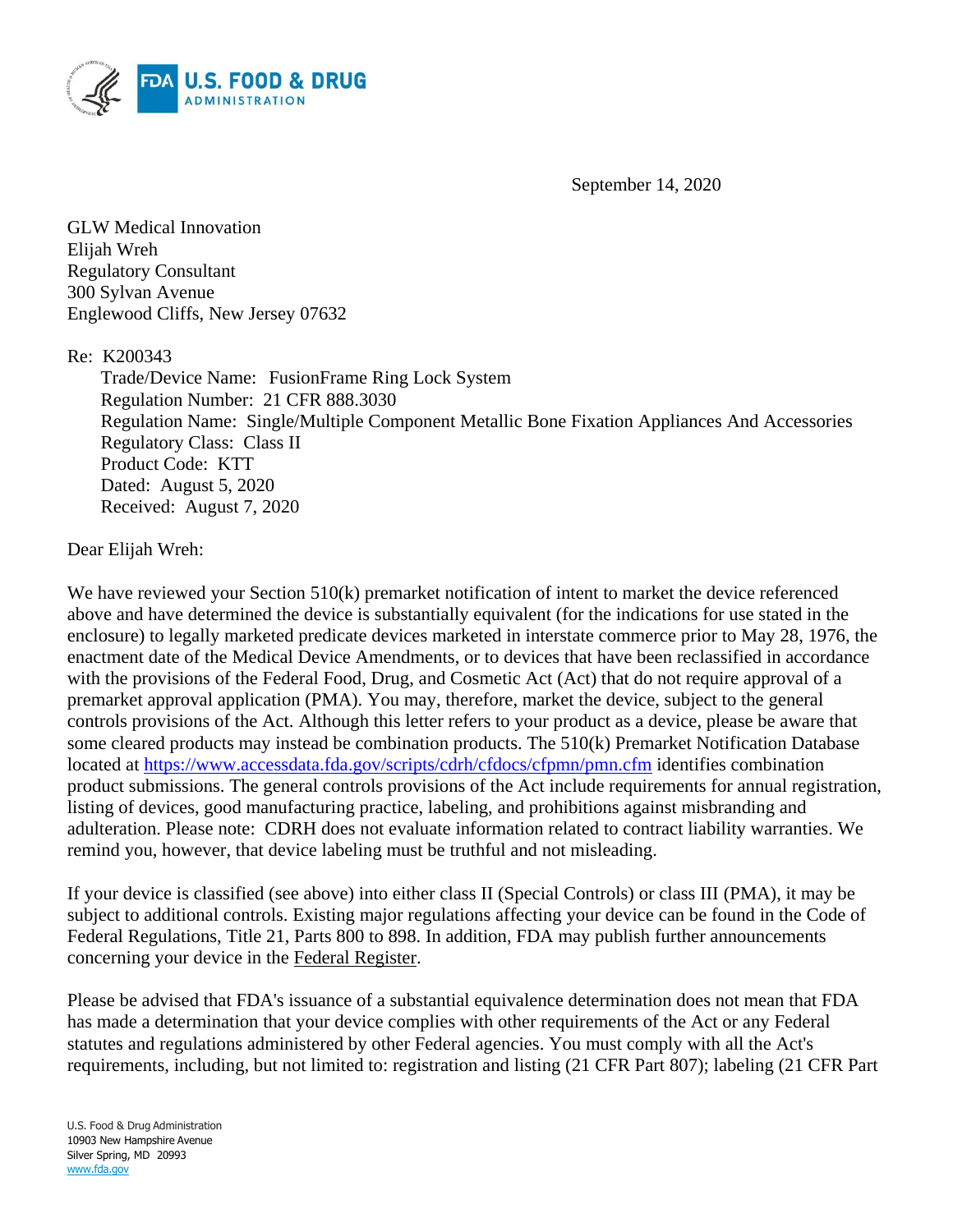801); medical device reporting (reporting of medical device-related adverse events) (21 CFR 803) for devices or postmarketing safety reporting (21 CFR 4, Subpart B) for combination products (see [https://www.fda.gov/combination-products/guidance-regulatory-information/postmarketing-safety-reporting](https://www.fda.gov/combination-products/guidance-regulatory-information/postmarketing-safety-reporting-combination-products)[combination-products\)](https://www.fda.gov/combination-products/guidance-regulatory-information/postmarketing-safety-reporting-combination-products); good manufacturing practice requirements as set forth in the quality systems (QS) regulation (21 CFR Part 820) for devices or current good manufacturing practices (21 CFR 4, Subpart A) for combination products; and, if applicable, the electronic product radiation control provisions (Sections 531- 542 of the Act); 21 CFR 1000-1050.

Also, please note the regulation entitled, "Misbranding by reference to premarket notification" (21 CFR Part 807.97). For questions regarding the reporting of adverse events under the MDR regulation (21 CFR Part 803), please go to [https://www.fda.gov/medical-devices/medical-device-safety/medical-device-reporting](https://www.fda.gov/medical-devices/medical-device-safety/medical-device-reporting-mdr-how-report-medical-device-problems)[mdr-how-report-medical-device-problems.](https://www.fda.gov/medical-devices/medical-device-safety/medical-device-reporting-mdr-how-report-medical-device-problems)

For comprehensive regulatory information about medical devices and radiation-emitting products, including information about labeling regulations, please see Device Advice [\(https://www.fda.gov/medical](https://www.fda.gov/medical-devices/device-advice-comprehensive-regulatory-assistance)[devices/device-advice-comprehensive-regulatory-assistance\)](https://www.fda.gov/medical-devices/device-advice-comprehensive-regulatory-assistance) and CDRH Learn [\(https://www.fda.gov/training-and-continuing-education/cdrh-learn\)](https://www.fda.gov/training-and-continuing-education/cdrh-learn). Additionally, you may contact the Division of Industry and Consumer Education (DICE) to ask a question about a specific regulatory topic. See the DICE website [\(https://www.fda.gov/medical-devices/device-advice-comprehensive-regulatory](https://www.fda.gov/medical-devices/device-advice-comprehensive-regulatory-assistance/contact-us-division-industry-and-consumer-education-dice)[assistance/contact-us-division-industry-and-consumer-education-dice\)](https://www.fda.gov/medical-devices/device-advice-comprehensive-regulatory-assistance/contact-us-division-industry-and-consumer-education-dice) for more information or contact DICE by email [\(DICE@fda.hhs.gov\)](mailto:%20DICE@fda.hhs.gov) or phone (1-800-638-2041 or 301-796-7100).

Sincerely,

Ting Song -S

Ting Song, Ph.D., R.A.C. Assistant Director DHT6A: Division of Joint Arthroplasty Devices OHT6: Office of Orthopedic Devices Office of Product Evaluation and Quality Center for Devices and Radiological Health

Enclosure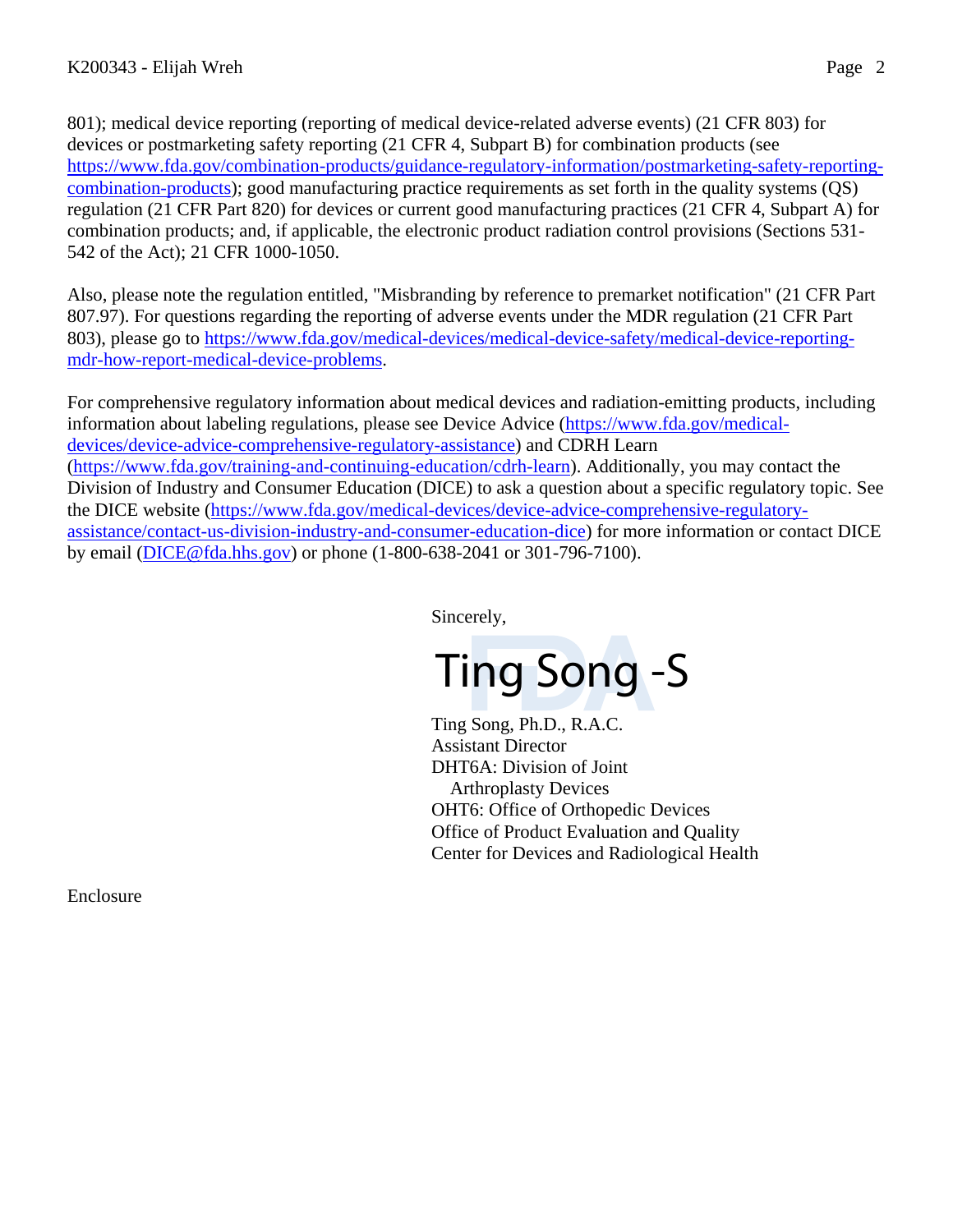## **Indications for Use**

510(k) Number *(if known)* K200343

Device Name

FusionFrame™ Ring Lock System

Indications for Use *(Describe)*

The FusionFrame Ring Lock System is indicated for:

- Stabilization of fractures and osteotomies;
- Bone deformity correction of lower extremities;
- Arthrodesis of the rear foot, mid foot and ankle joint; and
- Limb Lengthening in pediatric and adult patients.

| Type of Use (Select one or both, as applicable)          |                                             |
|----------------------------------------------------------|---------------------------------------------|
| $\boxtimes$ Prescription Use (Part 21 CFR 801 Subpart D) | Over-The-Counter Use (21 CFR 801 Subpart C) |

**CONTINUE ON A SEPARATE PAGE IF NEEDED.** 

This section applies only to requirements of the Paperwork Reduction Act of 1995.

#### **\*DO NOT SEND YOUR COMPLETED FORM TO THE PRA STAFF EMAIL ADDRESS BELOW.\***

The burden time for this collection of information is estimated to average 79 hours per response, including the time to review instructions, search existing data sources, gather and maintain the data needed and complete and review the collection of information. Send comments regarding this burden estimate or any other aspect of this information collection, including suggestions for reducing this burden, to:

> Department of Health and Human Services Food and Drug Administration Office of Chief Information Officer Paperwork Reduction Act (PRA) Staff *PRAStaff@fda.hhs.gov*

"An agency may not conduct or sponsor, and a person is not required to respond to, a collection of *information unless it displays a currently valid OMB number."*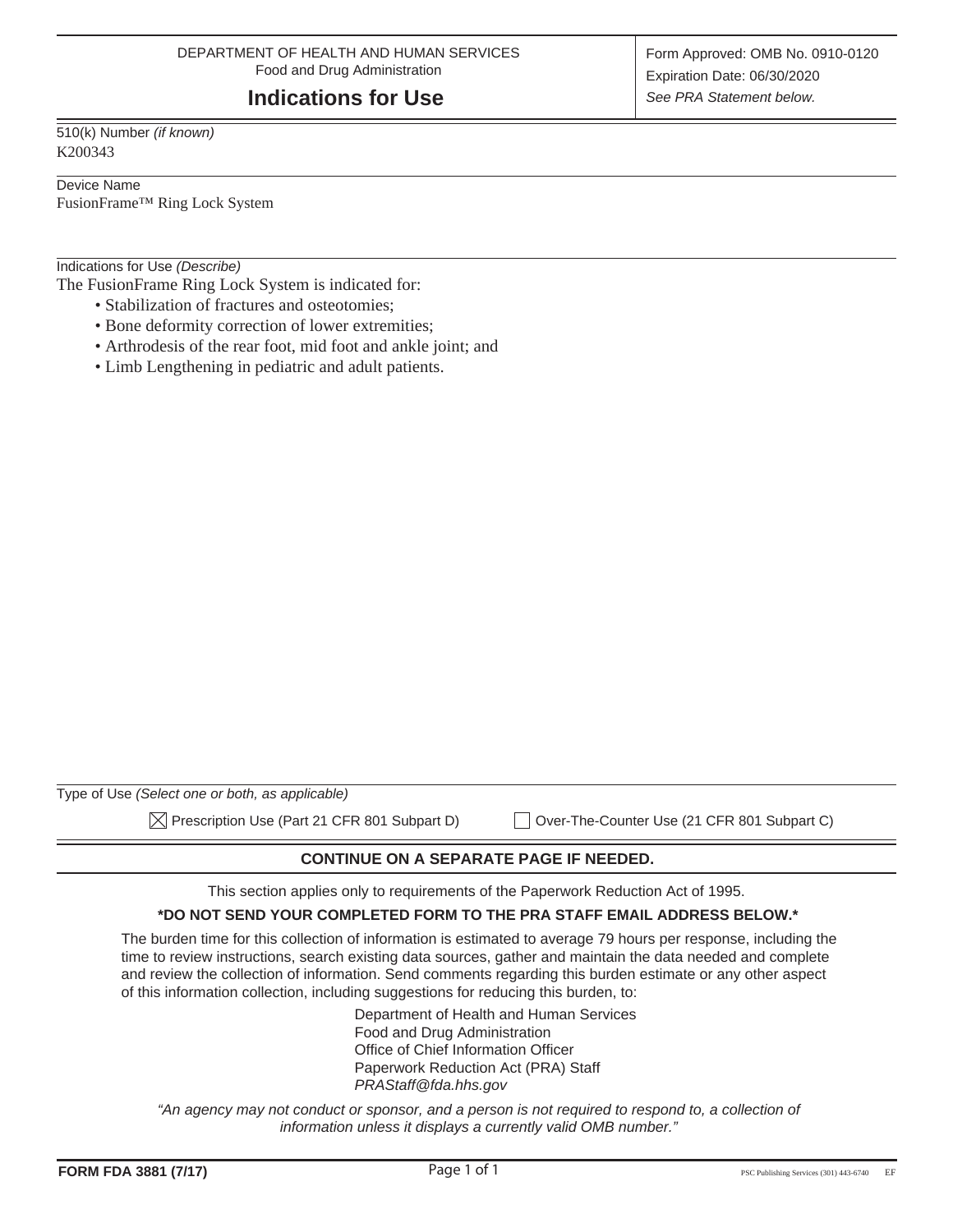# **510(k) Summary**

## **Submitter Information per 21 CFR 807.92(a)(1)**

| <b>SPONSOR:</b>                        | <b>GLW</b> Medical Innovation    |
|----------------------------------------|----------------------------------|
|                                        | 300 Sylvan Ave                   |
|                                        | Englewood Cliffs, NJ 07632       |
|                                        |                                  |
| <b>PRIMARY CONTACT:</b>                | Arundhati Radhakrishnan          |
|                                        | <b>Quality Assurance Manager</b> |
| <b>SECONDARY CONTACT:</b>              | Elijah & Elisha, LLC             |
|                                        | <b>Regulatory Consultant</b>     |
|                                        |                                  |
| <b>MANUFACTURER:</b>                   | <b>GLW</b> Medical Innovation    |
|                                        | 300 Sylvan Ave                   |
|                                        | Englewood Cliffs, NJ 07632       |
|                                        | Tel: (877) 287-0795              |
|                                        |                                  |
| DATE PREPARED per 21 CFR 807.92(a)(1): | 13 September 2020                |

## **Device Information per 21 CFR 807.92(a)(2)**

| <b>NAME OF SUBJECT DEVICE:</b> | FusionFrame™ Ring Lock System                    |
|--------------------------------|--------------------------------------------------|
|                                |                                                  |
| <b>COMMON/USUAL NAME:</b>      | External Fixator                                 |
|                                |                                                  |
| <b>CLASSIFICATION NAME:</b>    | Single/Multiple Component Metallic Bone Fixation |
|                                | Appliances and Accessories (21 CFR 888.3030)     |
|                                |                                                  |
| <b>REGULATORY CLASS:</b>       | $\mathcal{D}_{\mathcal{A}}$                      |
|                                |                                                  |
| <b>PRODUCT CODE:</b>           | KTT - Single/Multiple Component Metallic Bone    |
|                                | <b>Fixation Appliances and Accessories</b>       |

| <b>PREDICATE DEVICES:</b> | Primary Predicate:                                                                                                                    |
|---------------------------|---------------------------------------------------------------------------------------------------------------------------------------|
|                           | FUSION MEDICAL RING LOCK SYSTEM<br>(K100857)                                                                                          |
|                           | <b>Secondary Predicates:</b><br>SALVATION External Fixation System (K180832)<br><b>ILIZAROV EXTERNAL FIXATION SYSTEM</b><br>(K962808) |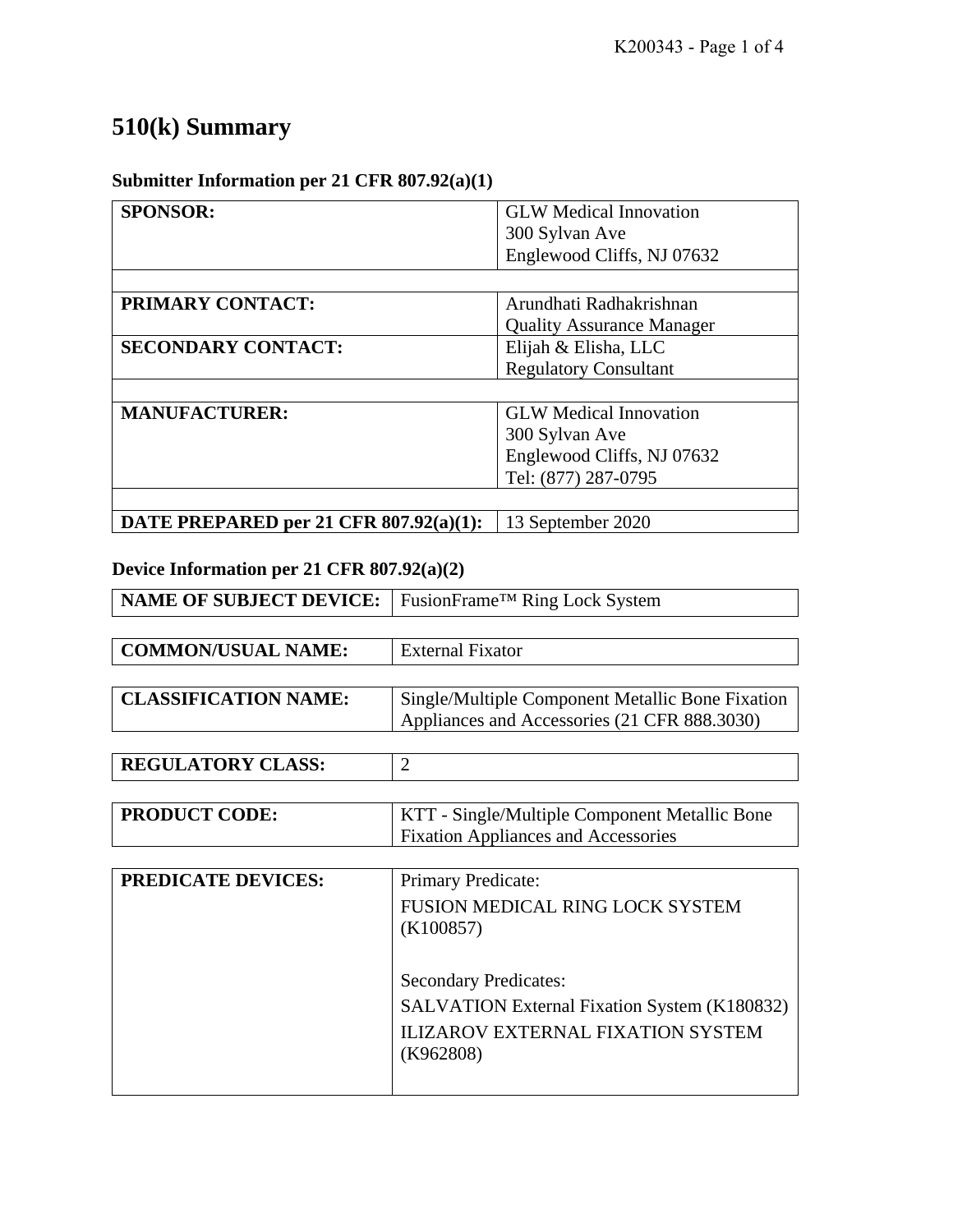#### **Device Description per 21 CFR 808.92(a)(4)**

This submission is a line extension to the FusionFrame™ Ring Lock System product line to include fixation pins, pin fixation bolts, pin fixation cubes, threaded sockets, conical washer couples, T-wrench and adapters, hinges, telescoping struts and 5/8 rings to improve the configuration options that the FusionFrame™ Ring Lock System can provide and to be competitively comparable to other circular external fixation predicate devices.

The FusionFrame™ Ring Lock System is an updated version of previously existing circular fixators that is specifically designed for the treatment of pathologies including:

- Stabilization of Fractures and Osteotomies.
- Bone deformity corrections of lower extremities.
- Arthrodesis of:
	- o Rear Foot
	- o Mid Foot
	- o Ankle Joint
- Adult and pediatric limb lengthening

The Fusion Frame was developed to specifically address the extensive requirements of orthopedic surgeons and foot and ankle specialists. Its components have been designed to ensure overall construct stability, versatility, ease of application, functionality and time saving efficiency. Briefly described, the FusionFrame™ provides a weight bearing scaffold that in most cases allows patients to remain mobile throughout the course of treatment.

The numerous variety of constructs afforded by the FusionFrame™ provides a systematic platform for ensuring stability, re-aligning bones, applying compressive forces or controlling the distraction of bone fragments over a period of time. The FusionFrame™ consists of externally mounted Rings and ancillary components that are interconnected with threaded rods and/or telescoping struts. The construct is attached to the bone with a combination of percutaneously applied tensioned Wires and/or Half-Pins. Telescoping struts with compression/distraction nuts may be attached to the frame to systematically control the gaps between bone fragments and distance between Rings to manage a variety of pathologies. Threaded rods or struts may be used to reduce and compress fracture zones, lengthen limbs and even correct deformities.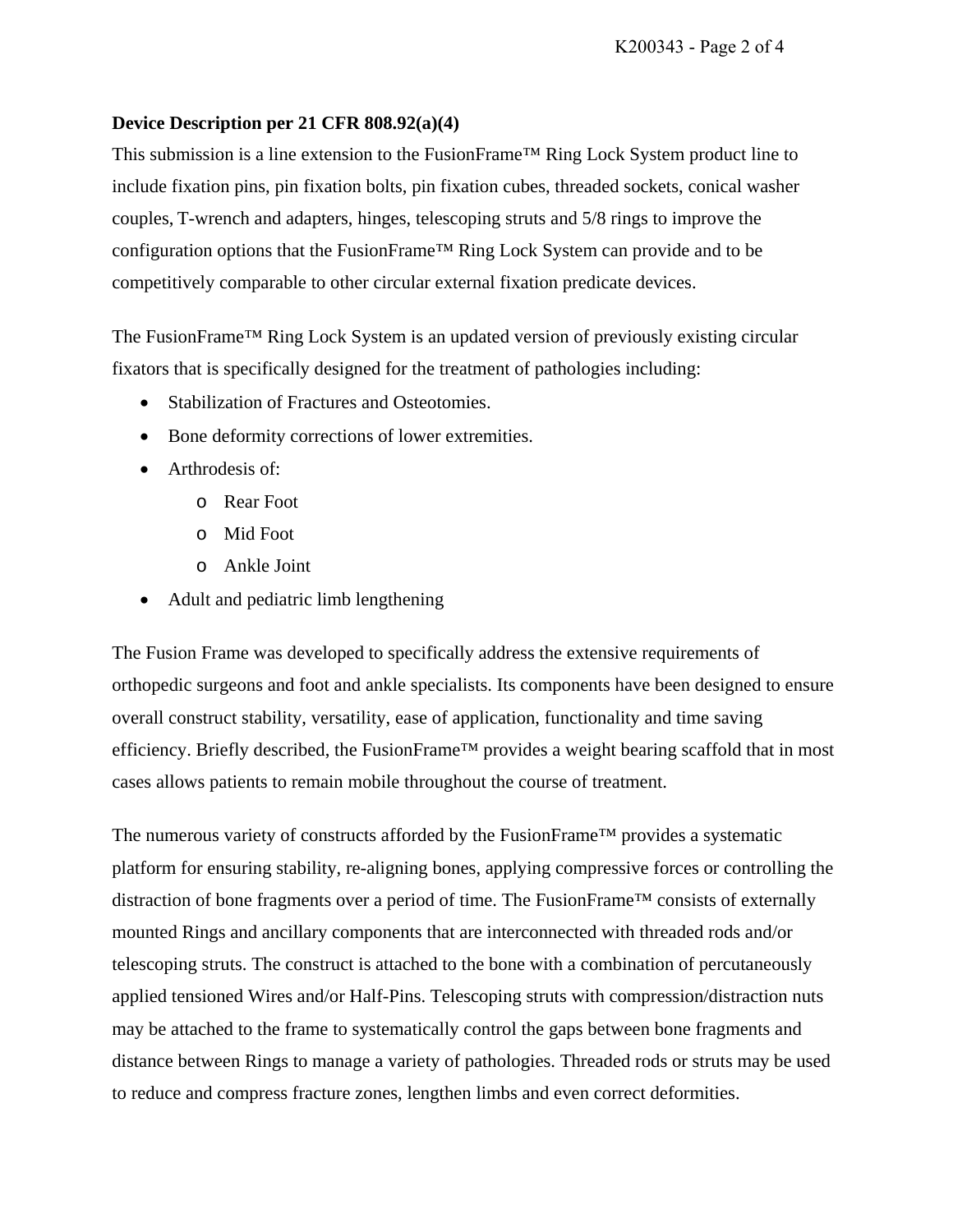#### **Indications for Use per FORM FDA 3881**

The FusionFrame Ring Lock System is indicated for:

- Stabilization of fractures and osteotomies;
- Bone deformity correction of lower extremities;
- Arthrodesis of the rear foot, mid foot and ankle joint; and
- Limb Lengthening in pediatric and adult patients.

#### *Indications for Use Characteristics Comparison*

Both the subject and predicate devices share the same Indications for Use and Intended use.

## **Technological Characteristics Comparison with the predicate device per 21 CFR 807.92(a)(6)**

The technological characteristics comparison demonstrates that the subject device is substantially equivalent in intended use, design, materials, and operational principles to the previously cleared predicate devices.

#### **Basis of Substantial Equivalence per 21 CFR 807.100(b)(2)(ii)(A)**

The substantial equivalence of the subject device was determined as per the FDA guidance document, "*The 510(k) Program: Evaluating Substantial Equivalence in Premarket Notifications*  $[510(k)]$ " and the technological characteristics which include materials, design, operational principles and other device features, as defined in section 513(i)(1)(B) of the FD&C Act and 21 CFR 807.100(b)(2)(ii)(A).

The subject device is a modification to the previously cleared FUSION MEDICAL RING LOCK SYSTEM (K100857) and contains components and features that are similar to the predicate device.

The performance testing, device comparison, and dimensional analysis demonstrate that the subject device and features are the same or substantially equivalent to the predicate devices identified throughout this 510(k) submission. The data generated from the subject device design verification test reports support a finding of substantial equivalence regarding the device comparison, dimensional analysis, device specifications, and design characteristics.

**Performance Data**  *Non-Clinical Test per 21 CFR 807.92(b)(1)*